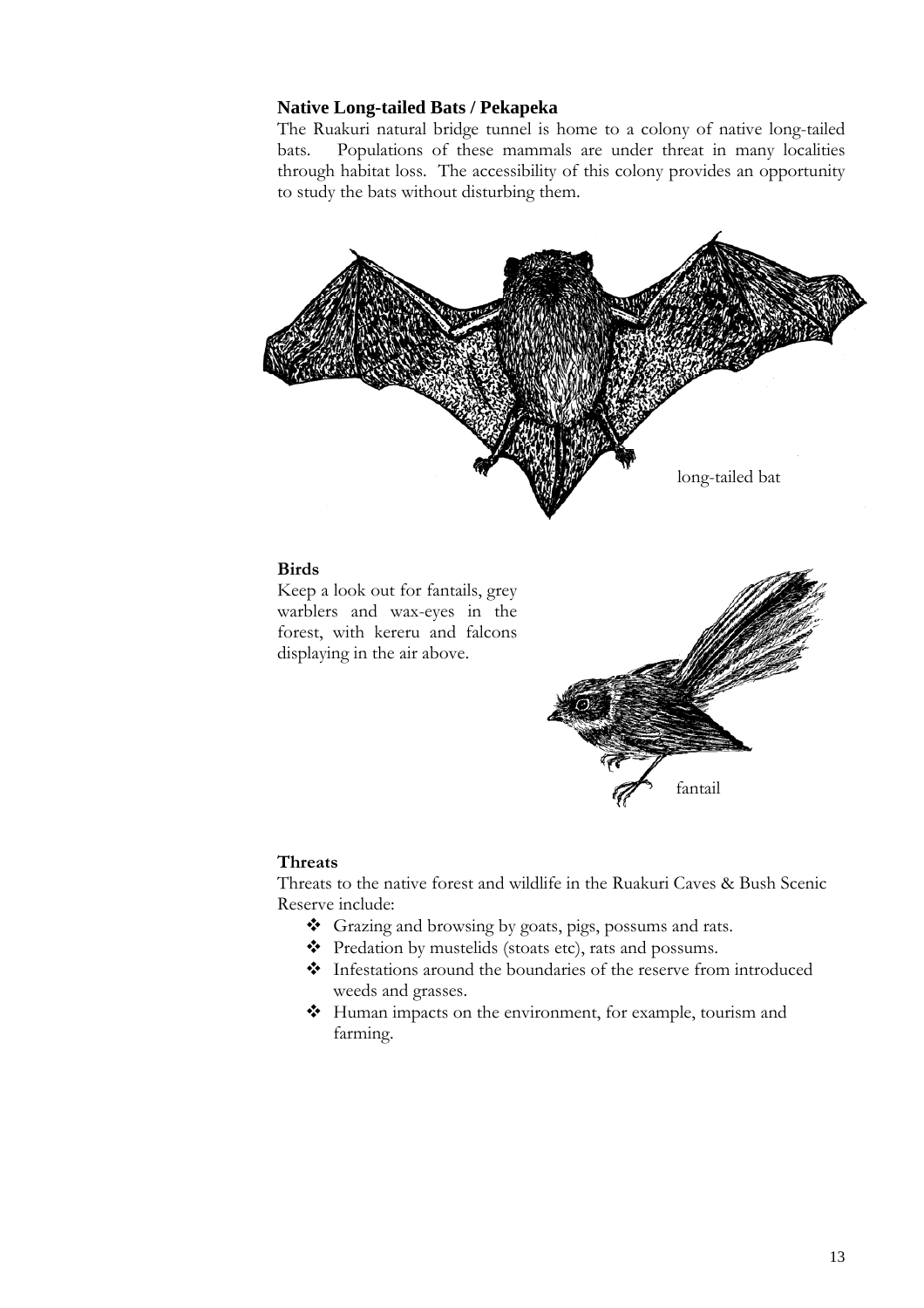# **Management of Ruakuri Caves and Bush Scenic Reserve**

The Department of Conservation manages this reserve for:

- Maintaining and improving the health of the forest ecosystem.
- Public enjoyment.
- Tourism.
- Educating visitors about 'karst' landscapes.

There is a real opportunity for schools to help with future management decisions by collecting and recording information about the Ruakuri environment.

Management includes:

- Maintaining and improving forest health.
- Minimising erosion and improving water quality.
- Controlling weeds.
- $\triangleleft$  Maintaining and upgrading recreational facilities.
- Providing interpretation and publications.
- $\bullet$  Minimising tourist impacts.
- Maintaining the *waahi tapu* significance of the area.
- Operating Aranui Cave for tourism.

# **Management Objectives for Karst Landscapes**

To maintain and improve the resource for:

- Association with Maori culture
- Uniqueness of the karst landscape
- $\bullet$  Importance for natural history
- Utility for recreation and tourism
- \* Role in the control of erosion and water quality



Stalactite formation in a limestone cave.



Protect plants and animals

Remove rubbish

Bury toilet waste

Keep streams and lakes clean

Take care with fires

Camp carefully

Keep to the track

Consider others

Enjoy your visit

Toitu te whenua *(leave the land undisturbed*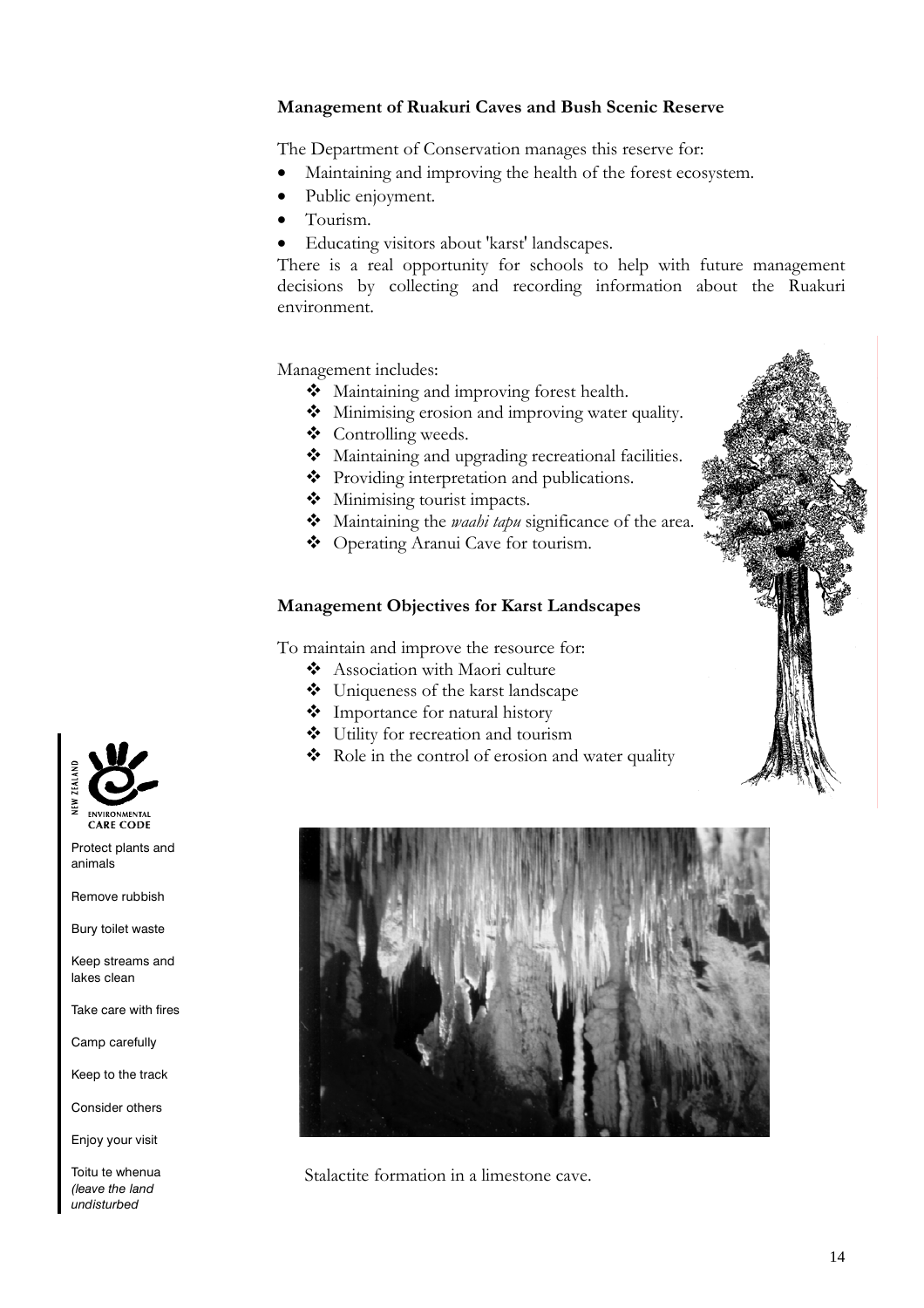# **TEACHERS' BACKGROUND READING**

# **KARST LANDSCAPE**

### **Limestone formation**

The beginnings of the distinctive Waitomo landscape occurred over 25 million years ago, when the area was covered by a shallow sea. Shell fragments, coral and skeletons of other sea creatures that were buried on the sea floor gradually compacted and cemented together forming **limestone**. The limestone in this area rose out of the sea about 10 million years ago.

#### **The forming of a karst landscape**

The Ruakuri Caves and Bush Scenic Reserve is set in what is known as a 'karst' landscape. Karst landscapes are areas of rock (usually limestone) that have well-developed internal drainage systems, whereby water flows and carves its way through the rock as well as along the surface. The resulting features usually include the formation of caves, natural arches, tunnels, gorges, depressions and sculptured rock outcrops.

All of these features involve the powerful action of water on limestone.

### **Chemical processes involved in karst formation**

It is not water itself that dissolves limestone, but rather the **carbonic acid** present in water - which forms when water molecules (H2O) combine with dissolved carbon dioxide  $(CO<sub>2</sub>)$ :

# $H_2O + CO_2 \rightleftharpoons H^+ + HCO_3^-$  (carbonic acid)

Limestone rock (mainly calcium carbonate) has a pH higher than 7 (neutral) making it alkaline. When an alkaline substance comes into contact with an acid, a chemical reaction will occur. The same process applies to limestone when water flows over it containing carbonic acid:

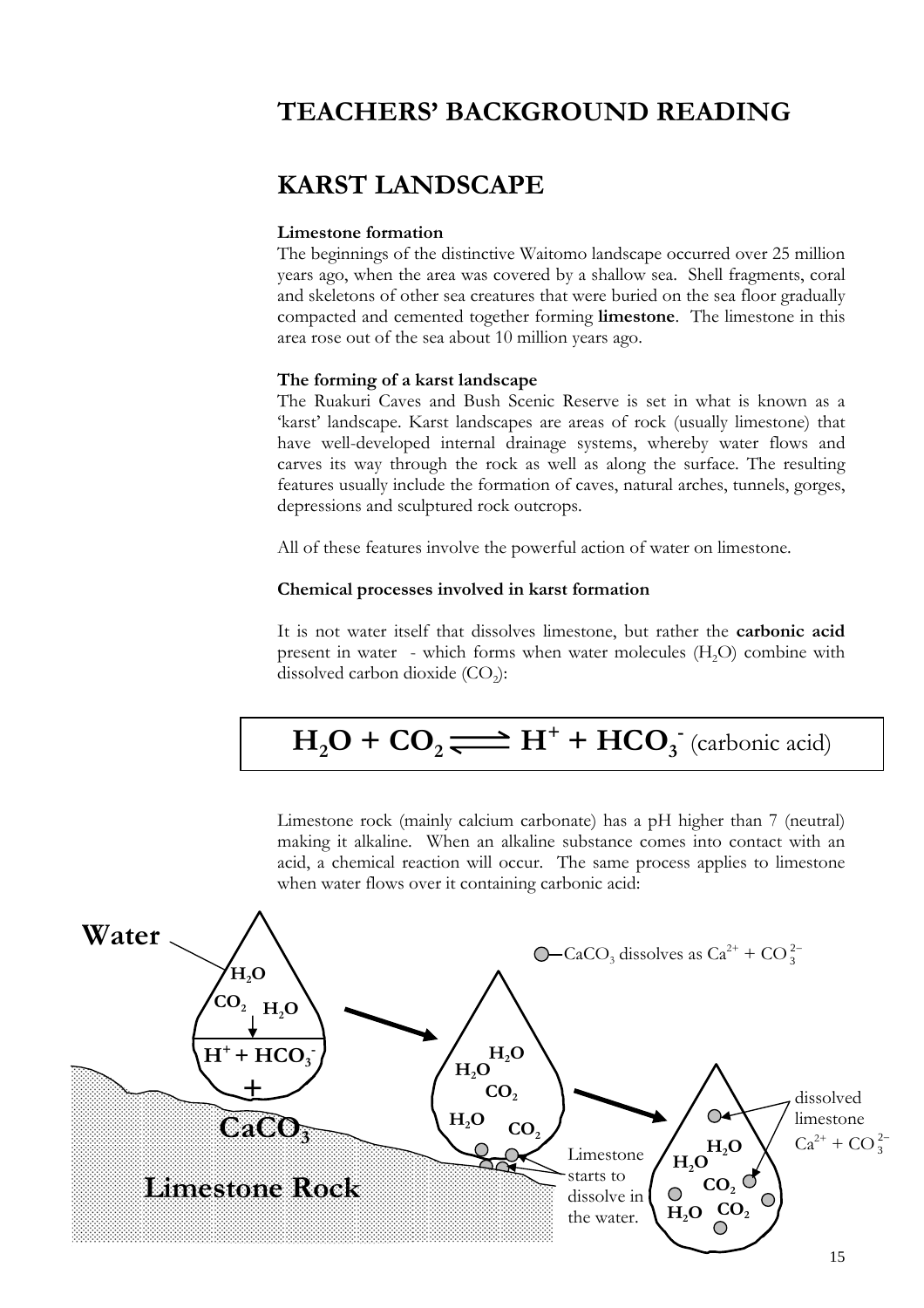The karst at Waitomo is well formed because of the relative purity and thickness of the limestone (calcium carbonate), the relatively high rainfall and the high relief and dissected nature of the land which facilitates water flow.

#### **CO2 levels in water**

As more CO<sub>2</sub> dissolves in water, more acid is produced and the greater the dissolving 'power' of the water on limestone.

Pure rainwater dissolves limestone very slowly as it contains relatively little dissolved  $CO<sub>2</sub>$ . This is because  $CO<sub>2</sub>$  makes up only around 0.03% of atmospheric gases.

However, when rainwater passes through soil, where the  $CO<sub>2</sub>$  concentration can be as high as 3.5%, it is able to absorb much higher levels of  $CO<sub>2</sub>$  and is therefore much more acid. It is then able to dissolve limestone much more quickly.

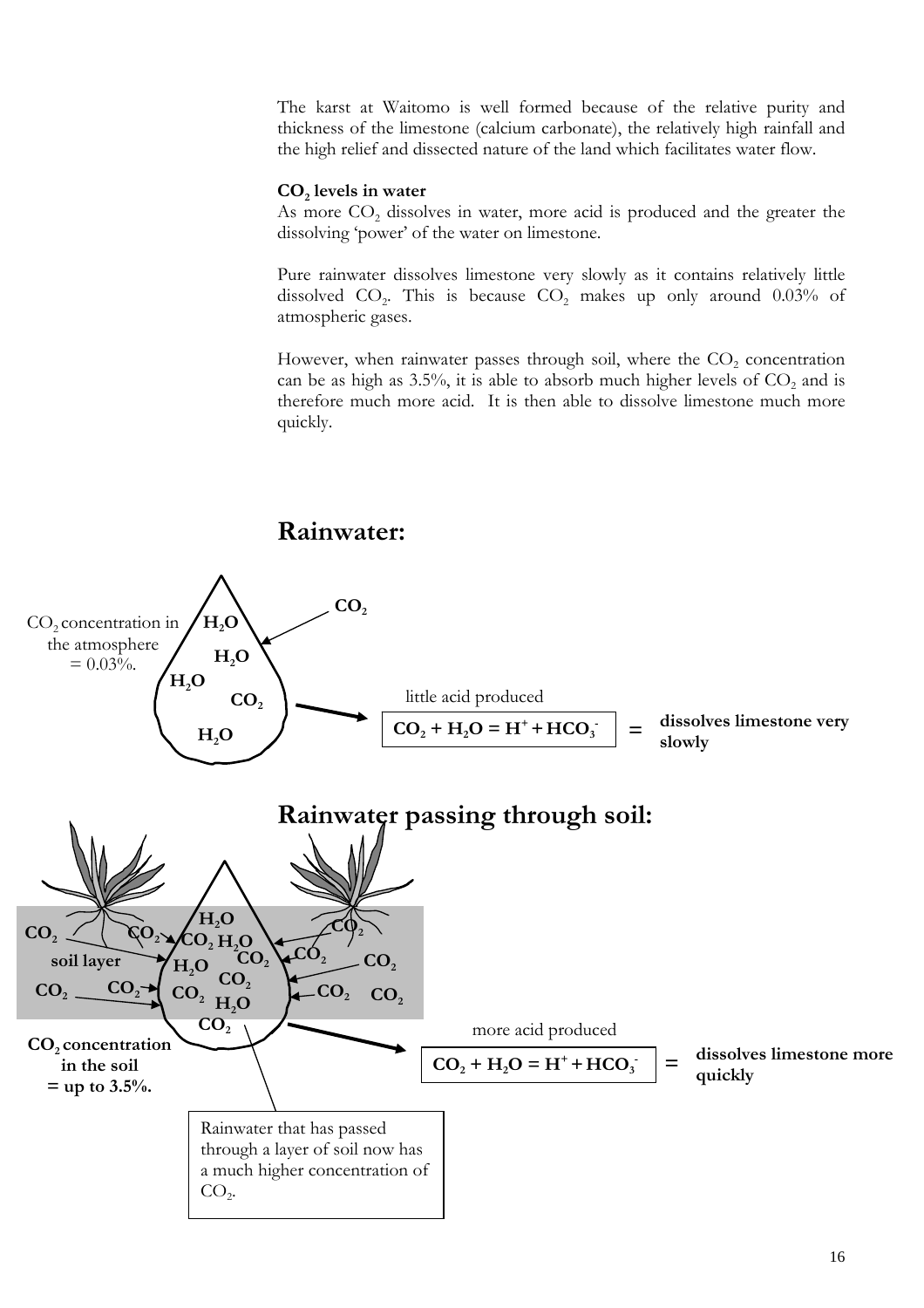# **The forming of tomos, caves and other karst features from the action of rainfall and stream erosion on limestone:**

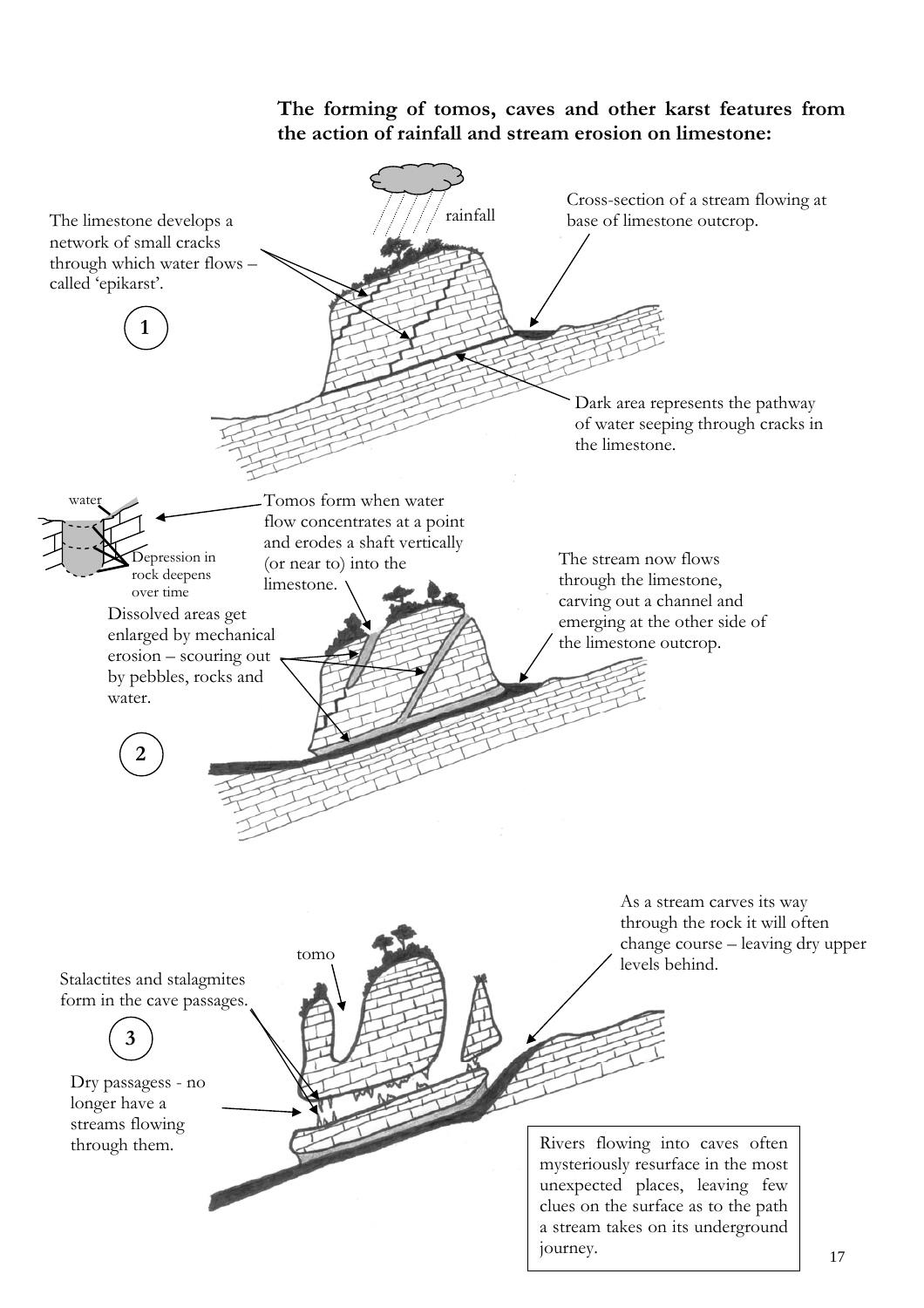

# **Activity**

Try this. Obtain limestone chips from a garden centre. Drop lemon juice or vinegar onto dry chips. Immediately the acid reacts with the calcium carbonate, dissolving the rock and can be observed as an effervescent liquid bubbling on the rock surface. Examination with a hand lens will make it more dramatic. Contrast this with drops of ordinary water on dry limestone.

# **Cave Speleothems**

Cave speleothems (**speleothem** is a collective term for things like stalactites and stalagmites) are often formed by a reversal of the process that dissolves limestone. Water entering the cave system via percolating through the soil above has high levels of dissolved  $CO<sub>2</sub>$ . As it enters the cave,  $CO<sub>2</sub>$  leaves the water and is lost to the atmosphere (i.e. it moves from a high concentration in the water to a low concentration in the atmosphere).

With the loss of  $CO<sub>2</sub>$ , the water flowing through karst cave systems becomes less acidic and less able to 'hold' dissolved limestone in solution. The calcium carbonate is able to precipitate out of the water to slowly form structures such as stalactites and stalagmites.



Speleothems can also form from the evaporation of very slow moving water, which leaves behind calcium carbonate.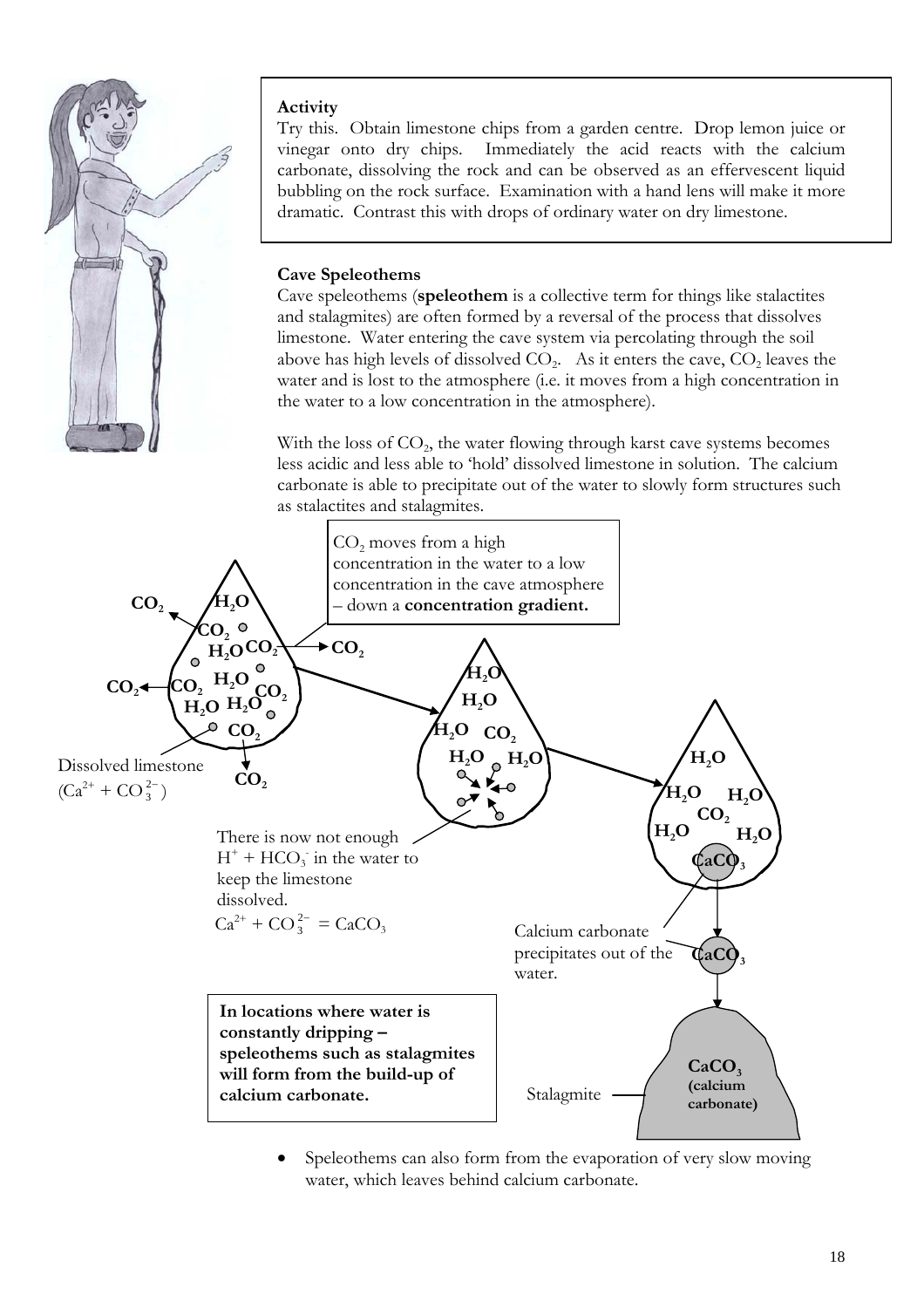# **Life underground**

In a healthy cave, water provides all the things a cave needs to survive and grow. It flows in carrying with it sand, pebbles, plant debris and the occasional insect. Insects and organic debris also enter through tomos and other cave entrances.

Caves are home to unique life-forms – adapted to living in a dark and foodpoor environment. Caves have the following characteristics that provide challenges to those species which inhabit them:

- an absence of light and day-night rhythms
- less variation in temperature than outside caves
- higher humidity levels than outside the cave
- decreasing food sources the further from the cave entrance they go.

To cope with these characteristics, cave-adapted species have developed some unusual features, for example:

- reduced or complete loss of eye-sight
- loss of pigmentation (skin is often pale)
- increased use of touch as a sense, e.g. long feelers
- fewer eggs produced less often but often of greater size with more yolk.

# **FOREST HEALTH AT RUAKURI**

The native forest growing on this unique landscape has never been logged by timber millers but is under attack from several pests. Stock grazing and goat and possum browsing, if not managed, will continue to cause rapid decline in forest health, having serious detrimental effect on the reserve's biodiversity and the whole Ruakuri ecosystem.

A Department of Conservation forest monitoring team annually assesses the amount of damage possums and goats have done to forest health. Information recorded through this monitoring process helps to decide the best times to begin or modify pest control programmes.

To assess possum damage, the team looks at particular trees over a period of time. In this forest, **tawa** and **mahoe** are among the list of species that possums prefer. If the tree is severely damaged it shows that possum numbers in the area are high and the general health of the forest will be deteriorating through the impact of possum browsing.

Schools have a real opportunity to help with future management decisions by collecting and recording information about the Ruakuri environment.

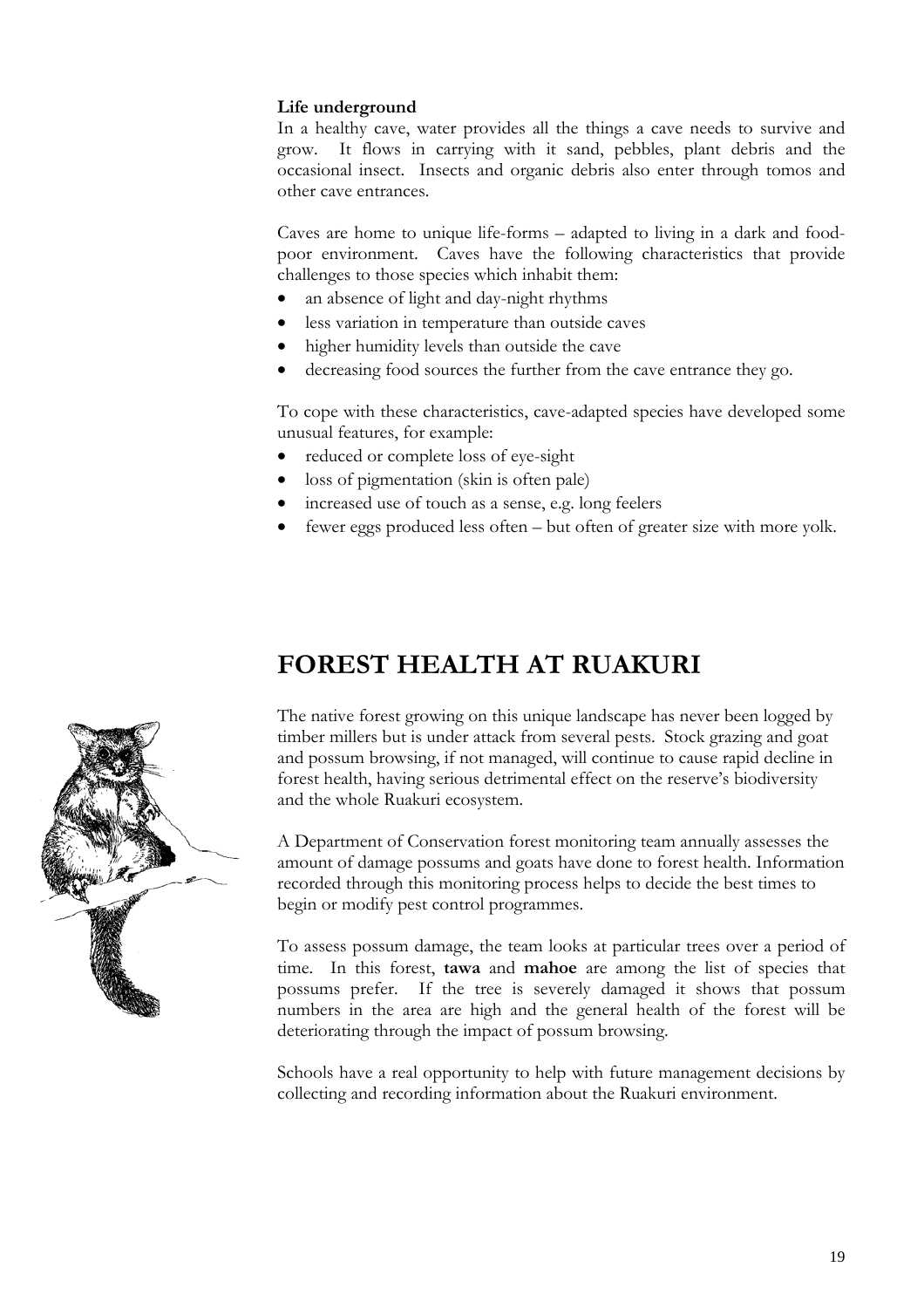# **PLANT IDENTIFICATION**

# **A visit to Ruakuri will be more interesting if you are able to recognise some of the following plants:**



20